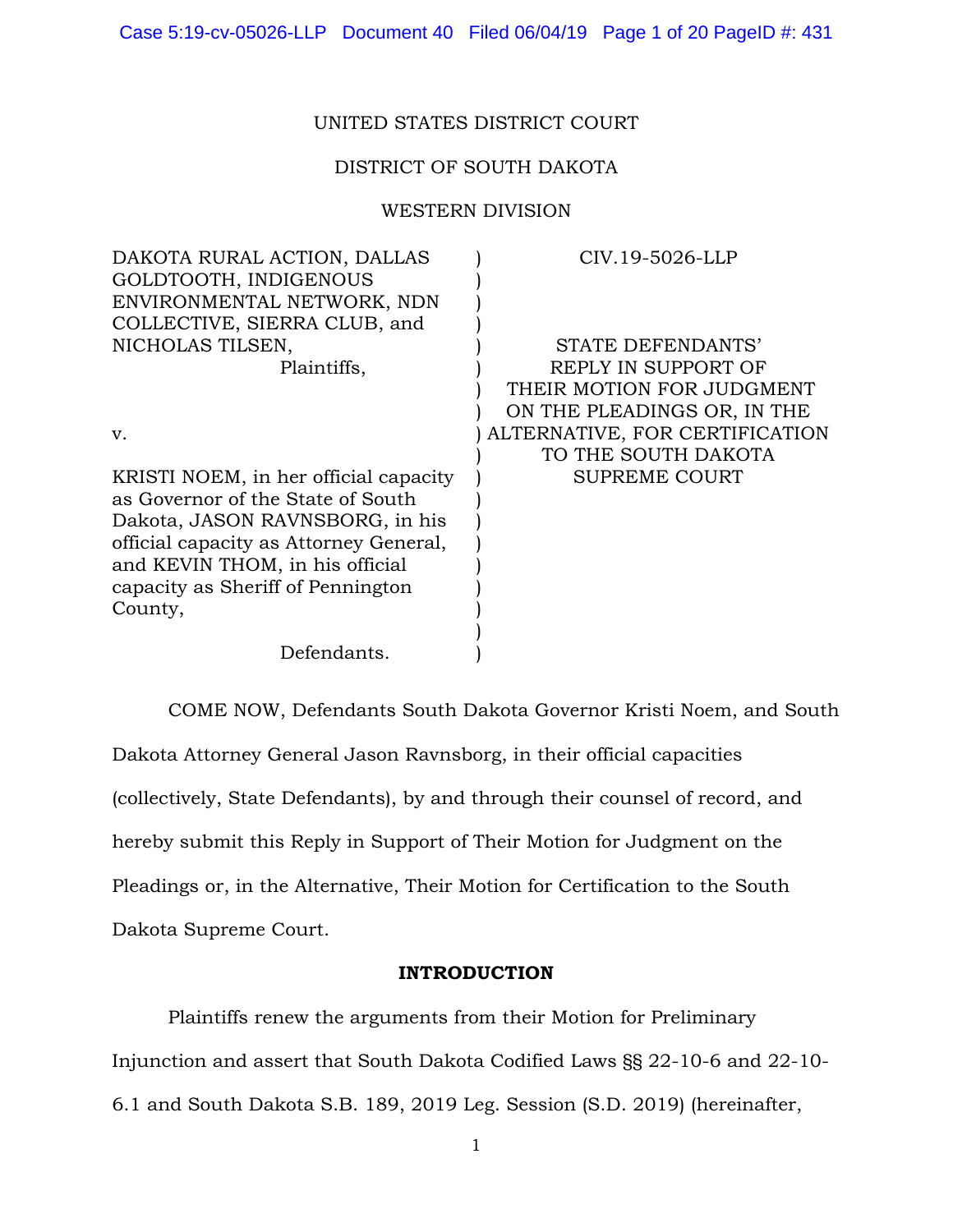collectively the "Challenged Laws" $]$ <sup>[1](#page-1-0)</sup> do not regulate incitement speech, but rather advocacy, and do not fulfill the prongs of the test set forth in *Brandenburg v. Ohio*, 395 U.S. 444 (1969). Plaintiffs also assert that the Challenged Laws are overbroad, vague, and suffer defects that would not even survive a reading of the statute in alignment with *Brandenburg*. Finally, Plaintiffs argue that certification to the South Dakota Supreme Court, by granting Defendants' motion in the alternative, is inappropriate.

State Defendants' primary response to these arguments, in addition to those detailed below, is that Plaintiffs continue to misconstrue the plain language of the Challenged Laws. In numerous prior filings, Plaintiffs insist that this Court should read specific sentences, phrases, or individual words of the statute in isolation and without context. Plaintiffs' Memorandum in Support of Their Motion for Preliminary Injunction, Dkt. #9, p. 20-29; Plaintiffs' Memorandum in Response to Defendants' Motion for Judgment on the Pleadings or, in the Alternative, Motion for Certification, Dkt. #38, p. 2-22. This is contrary to the canons of statutory construction promulgated by the South Dakota Supreme Court and utilized by this Court when construing legislative enactments of the state. *Roubideaux v. N. Dakota Dep't of Corr. & Rehab.*, 570 F.3d 966, 972 (8th Cir. 2009) (citing *Fargo Women's Health Org. v. Schafer,* 18 F.3d 526, 530–31 (8th Cir. 1994)) (noting that when interpreting a

 $\overline{\phantom{a}}$ 

<span id="page-1-0"></span><sup>1</sup> South Dakota S.B. 189, 2019 Leg. Session (S.D. 2019) (the Act) has been codified at SDCL §§ 20-9-53 to 20-9-57. For consistency with prior filings, State Defendants will continue to refer to the Challenged Laws in general, or separately to the Act or challenged criminal laws as necessary.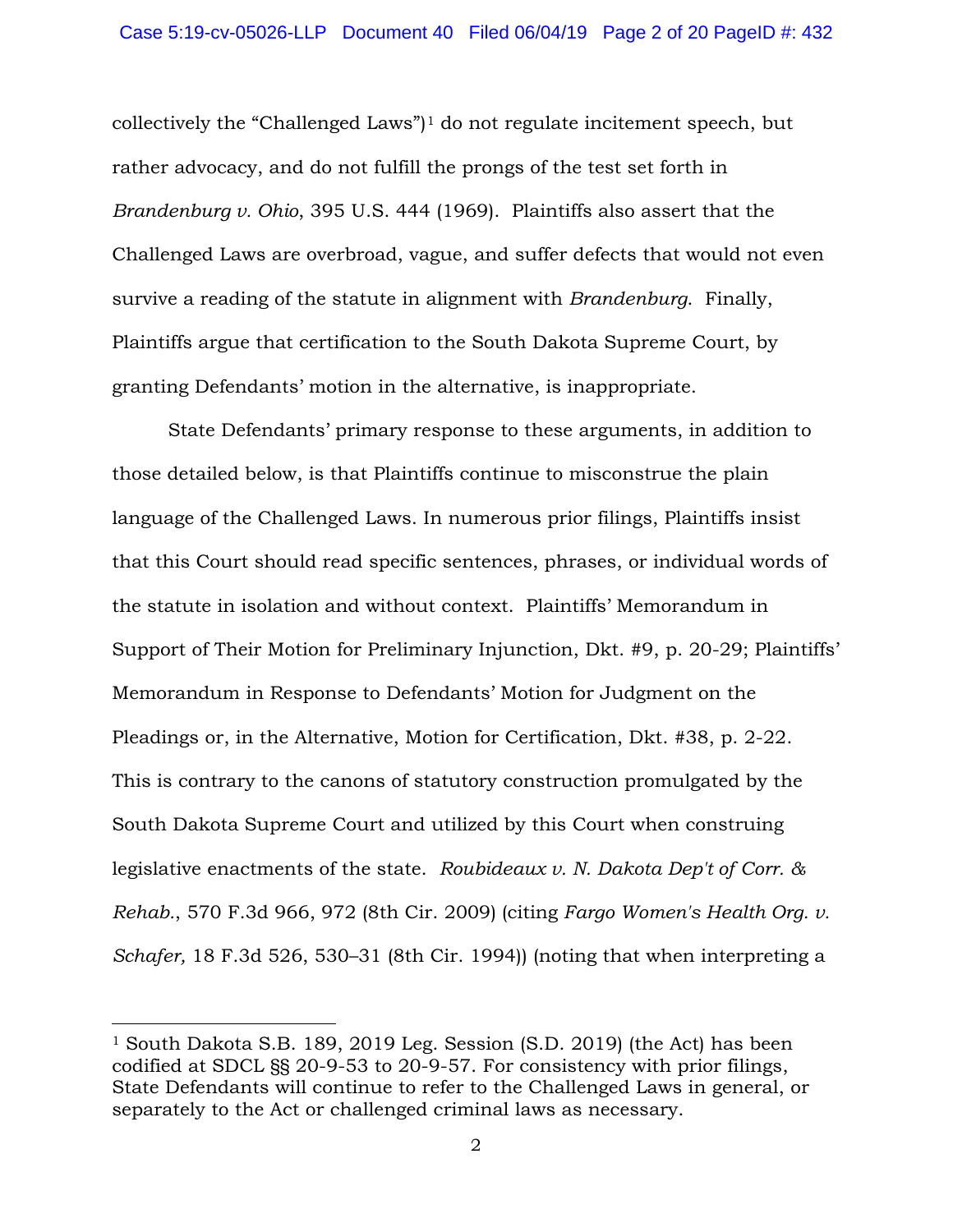state statute, federal courts apply the construction principles of that state's rules of statutory interpretation). These canons are at the forefront of this Court's review of the Challenged Laws and require a comprehensive, wellrounded analysis of the statutes as a whole, to read the provisions in harmony, and to construe statutes in such a manner as to avoid absurd or illogical results. *See In re Taliaferro*, 2014 S.D. 82, ¶ 6, 856 N.W.2d 805, 806-07 (citations omitted) (The intent of a statute "must be determined from the statute as a whole, as well as enactments relating to the same subject."); *Kauth v. Bartlett*, 2008 S.D. 20, ¶ 9, 746 N.W.2d 747, 750 (citations omitted) ("Statutes are to be construed to give effect to each statute [ ] so as to have them exist in harmony."); *In re Estate of Hamilton*, 2012 S.D. 34, ¶ 7, 814 N.W.2d 141, 144 (quoting *Martinmaas v. Engelmann*, 2000 S.D. 85, ¶ 49, 612 N.W.2s 600, 611) ("But, in construing statutes together it is presumed that the legislature did not intend an absurd or unreasonable result.").

As explained below, State Defendants' Motion for Judgment on the Pleadings should be granted because the language of the Challenged Laws regulates incitement speech and does not suffer from additional constitutional defects. Should the Court find, however, that the Challenged Laws need significant interpretation, Defendants respectfully request that this Court grant the State Defendants' alternative motion for Certification to the South Dakota Supreme Court.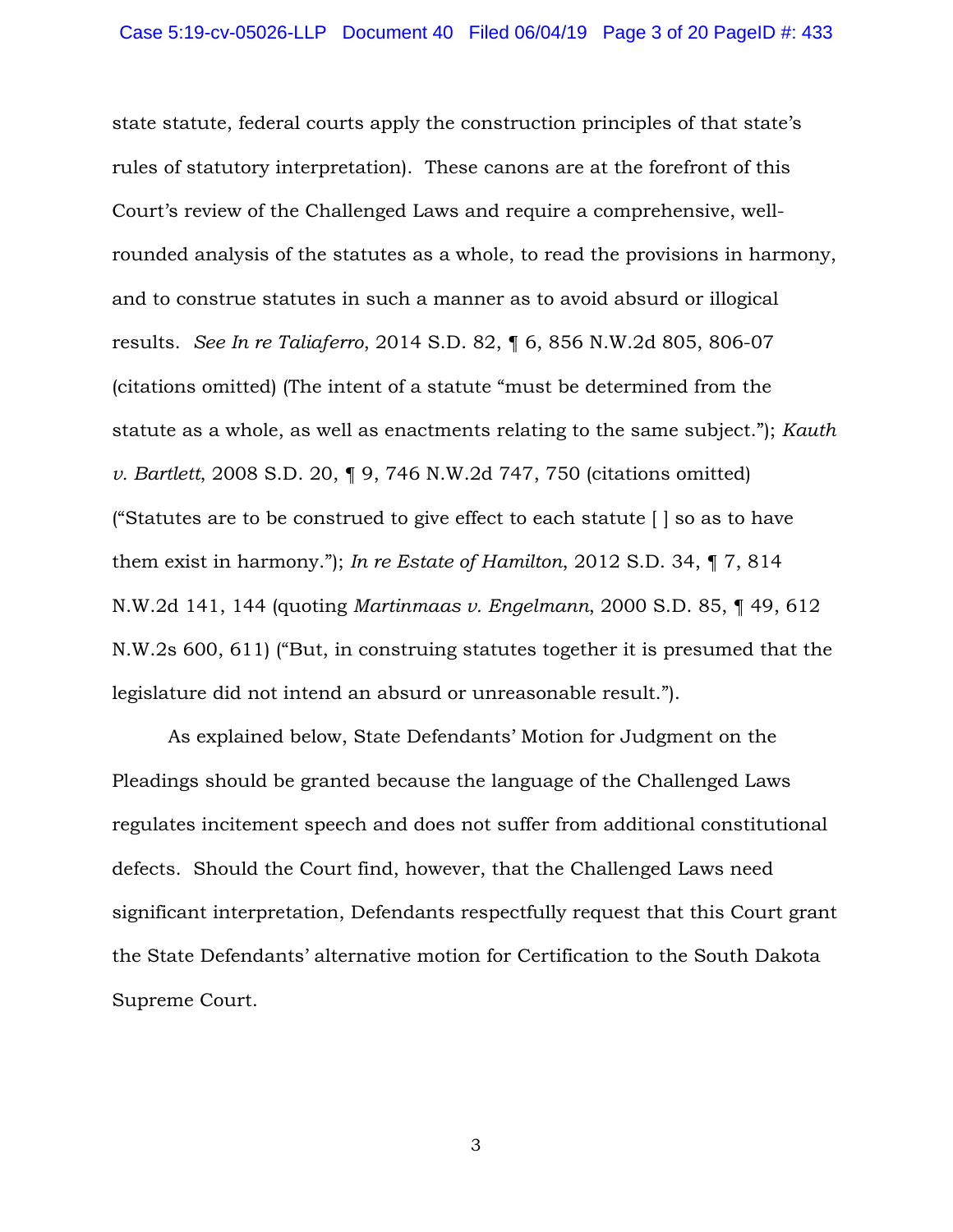### **ARGUMENT**

As a preliminary matter, the appropriate scope of review in this case is intermediate scrutiny, which was recently utilized in *U.S. v. Daley* when construing the Federal Anti-Riot Act. --- F.Supp.3d ---, 2019 WL 1951586, at \*8 (W.D. Va. May 2, 2019). "The level of First Amendment scrutiny a court applies to determine the 'plainly legitimate sweep' of a regulation depends on the purpose for which the regulation was adopted." *Id*. (quoting *Am. Entertainers, L.L.C. v. City of Rocky Mount, N. Carolina*, 888 F.3d 707, 715 (4th Cir. 2018)). "If the provision at issue 'was adopted for a purpose unrelated to the suppression of expression—e.g., to regulate conduct, or the time, place, and manner in which expression may take place—a court must apply ... intermediate scrutiny.'" *Id*. "Under intermediate scrutiny, a statute will be upheld 'if it furthers an important or substantial governmental interest; if the governmental interest is unrelated to the suppression of free expression; and if the incidental restriction on alleged First Amendment freedoms is no greater than is essential to the furtherance of that interest.'" *Id*.

Like the statutory framework in *Daley*, the Challenged Laws only regulate violence committed in furtherance of a riot or the unprotected incitement or instigation of riotous conduct. "[T]he gravamen of the crime of riot in South Dakota is violence or immediate threat thereof. As such, it relates to and prohibits certain conduct rather than forms of expression." *State v. Bad Heart Bull*, 257 N.W.2d 715, 722 (S.D. 1977). As such, the appropriate scope of review is intermediate scrutiny.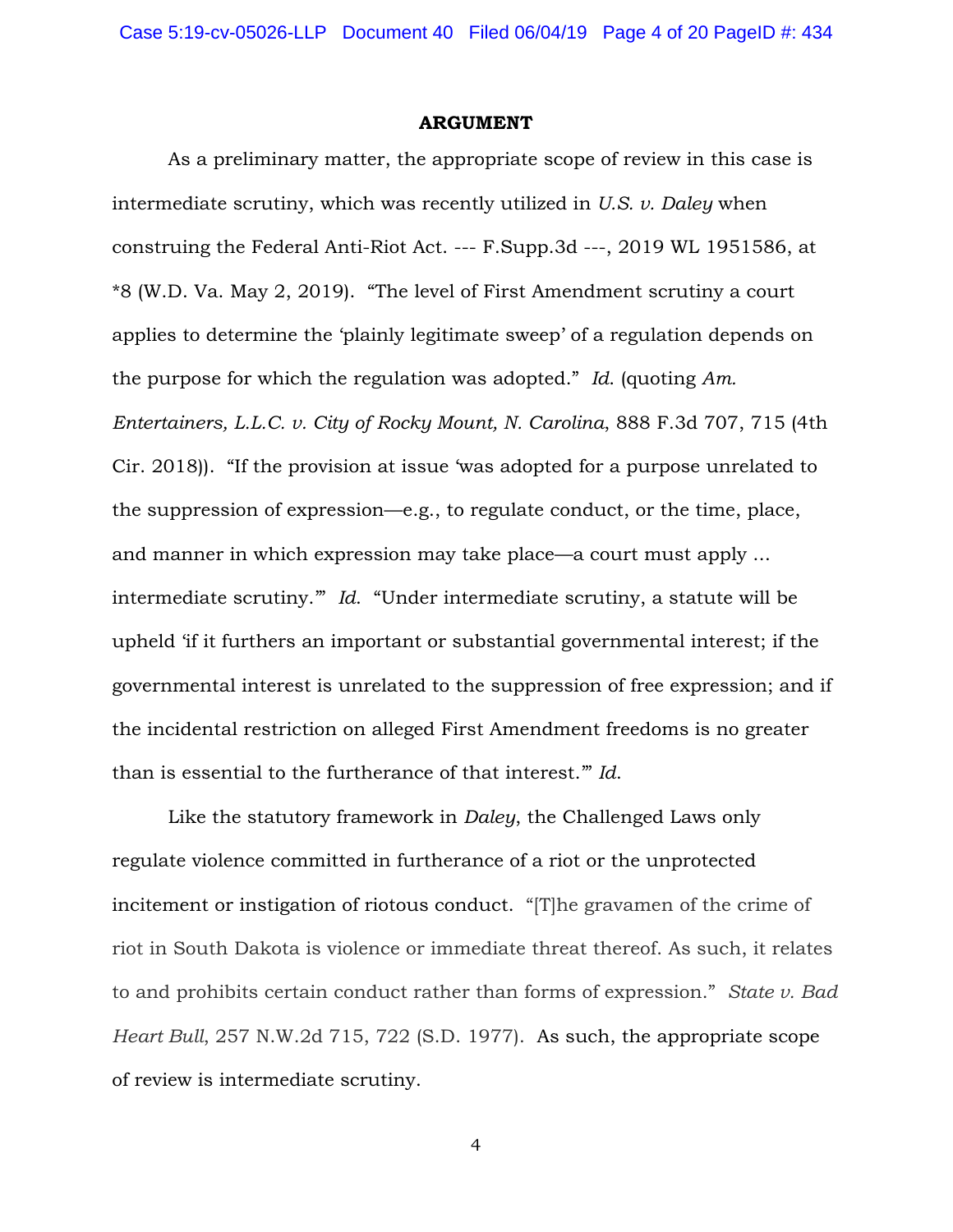The Challenged Laws, as further explored below, advance the State's substantial interest in preventing the unlawful use of force or violent conduct and are narrowly tailored specifically to incitement speech wherein only the direction, advisement, encouragement, or solicitation of riot participants to force or violence is restricted. As such, the Challenged Laws do not proscribe and are unrelated to the general advocacy of ideas, expression, or beliefs. The Challenged Laws therefore pass muster under the scope of intermediate scrutiny. *Daley*, --- F.Supp.3d ---, 2019 WL 1951586, at \*8–9. Even if the Court were to hold the Challenged Laws to a higher level of scrutiny, the Challenged Laws pass constitutional muster, as described in State Defendants' initial briefing, Dkt. #28, and as argued herein.

### **I. The Challenged Laws Regulate Incitement Speech.**

A large portion of Plaintiffs' arguments targets a single phrase of four words—"directs, advises, encourages, or solicits"—and conflates them with "mere advocacy" seemingly because the word "encourages" is found within the string of verbs. This fails to take into account the actual language of the Challenged Laws, as well as how that language operates within the overall statutory framework and in conjunction with the applicable constitutional tests.

"The constitutional guarantees of free speech and free press do not permit a State to forbid or proscribe advocacy of the use of force or of law violations *except where such advocacy is directed to inciting or producing imminent lawless action and is likely to invite or produce such action*."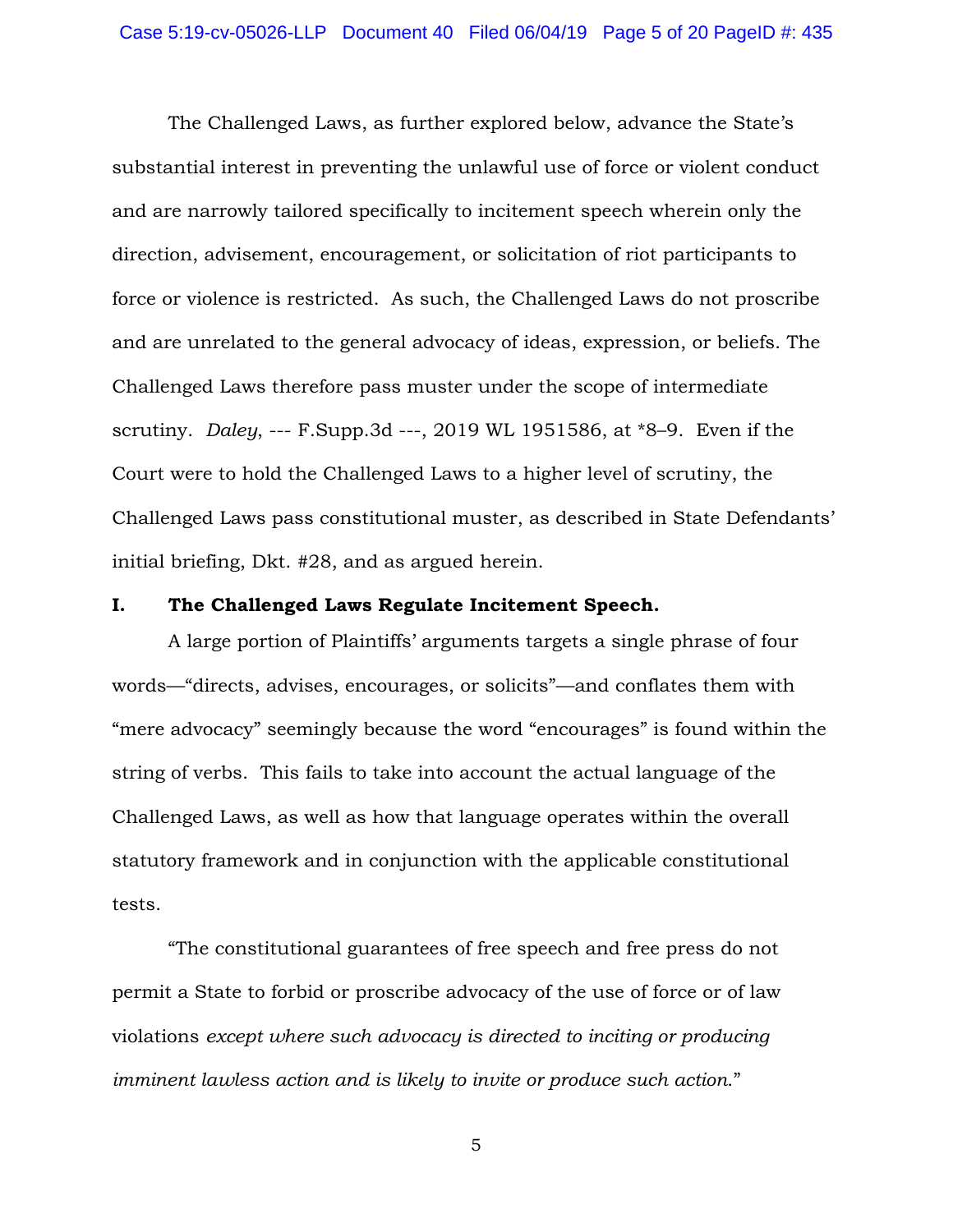*Brandenburg v. Ohio*, 395 U.S. 444, 447 (1969) (emphasis added). "The *Brandenburg* test precludes speech from being sanctioned as incitement to riot unless (1) the speech explicitly or implicitly encouraged the use of violence or lawless action, (2) the speaker intends that his speech will result in the use of violence or lawless action, and (3) the imminent use of violence or lawless action is the likely result of his speech." *Nwanguma v. Trump*, 903 F.3d 604, 609 (6th Cir. 2018) (*quoting Bible Believers v. Wayne Cty., Mich.*, 805 F.3d 228, 246 (6th Cir. 2015) (en banc) (footnote omitted)). [2](#page-5-0)

As extensively briefed in their Memorandum in Opposition to Preliminary Judgment and in Support of their Motion for Judgment on the Pleadings, Dkt. #28, State Defendants' position is that the language contemplated by the Challenged Laws is more concrete than sharing ideas, expressing support for a cause in general, or suggesting future courses of action. Rather, the Challenged Laws seek to prevent the incitement and use of force or violence within the context of an ongoing riot, not mere advocacy of a general idea at an undetermined point in time. This is fulfilled by the laws' inclusion of language that requires 1) that the direction, advice, encouragement, or solicitation be specific to force or violence, 2) the requirement that the direction, advice, encouragement, or solicitation be made to a specific audience (others

 $\overline{\phantom{a}}$ 

<span id="page-5-0"></span><sup>2</sup> The State does not contend that severability is necessary to maintain constitutionality of the Challenged Laws, but this Court could undertake to sever portions of the law it finds cannot sustain constitutional scrutiny where the remainder of the law can stand by itself and it appears that the legislature would have intended remainder to take effect absent an invalid section. *American Meat Institute v. Barnett*, 64 F.Supp.2d 906, 922 (D.S.D. 1999).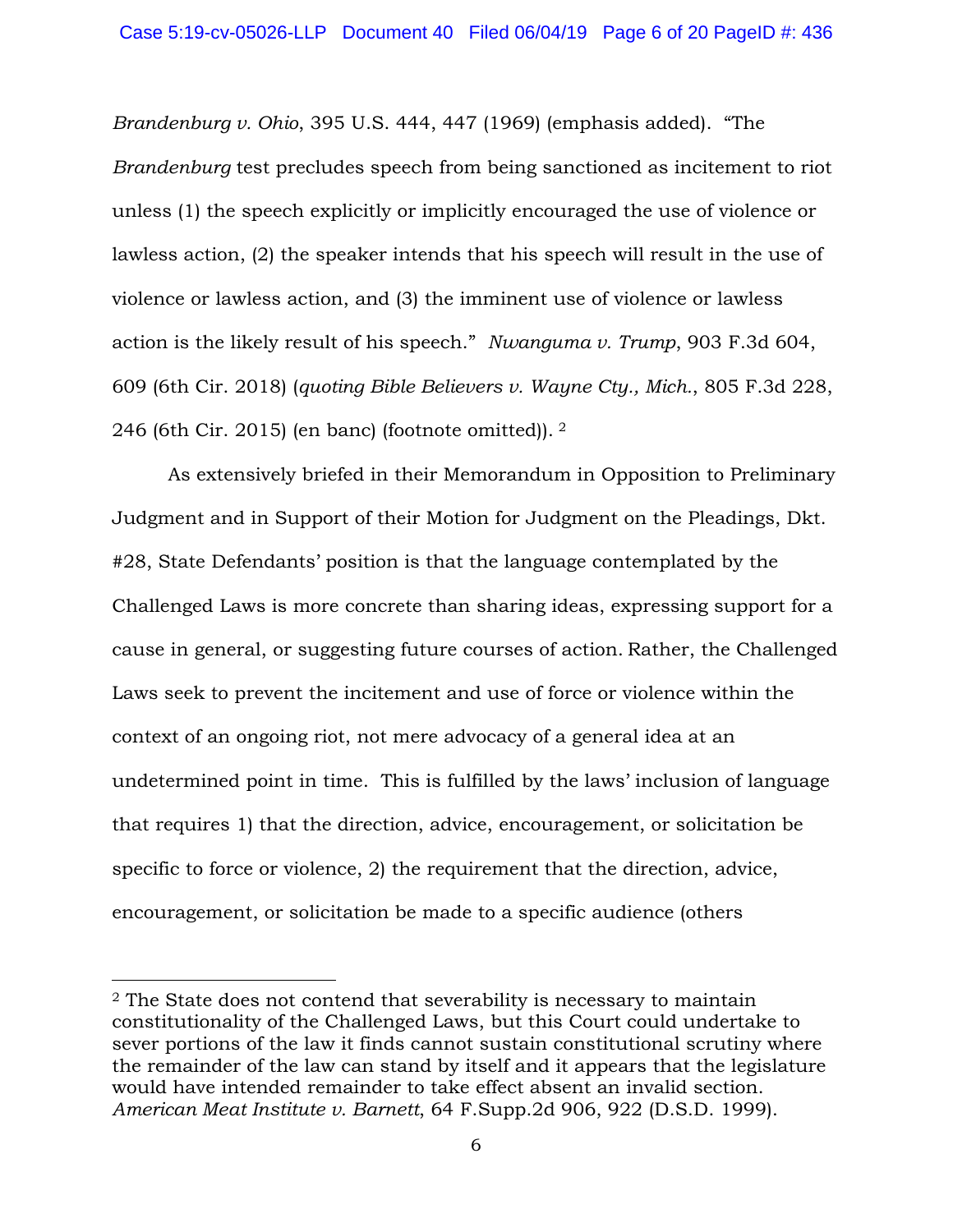participating in an ongoing riot), and 3) the requirement that the advocacy occur at a specific time (during the commission of an ongoing riot). As such, the numerous hypotheticals posed by Plaintiffs' are attempts at distraction and are simply not applicable to the issues at hand.

Further, the Challenged Laws, when read in context, fulfill all of the elements of the *Brandenburg* test. Therefore, the Challenged Laws proscribe incitement speech and not mere advocacy.

# **a. The element of intent should be "read into" the language of the Challenged Laws.**

Although the Challenged Laws, on their face, do not include an intent requirement, this Court should read an intent requirement into the Challenged Laws, as the South Dakota Supreme Court did in *State v. Bad Heart Bull*. 257 N.W.2d at 719. In that case, the court held that "[t]he crime of riot is an offense against public peace and good order. . . . It necessarily is a group crime requiring proof of a common intent or mutual criminal intent." *Id*. (internal citations omitted).

The United States Supreme Court has also weighed in on the inclusion of a scienter requirement in a statute that does not expressly contain one. In *Elonis v. U.S.*, Chief Justice Roberts wrote:

The fact that the statute does not specify any required mental state, however, does not mean that none exists. We have repeatedly held that "mere omission from a criminal enactment of any mention of criminal intent" should not be read "as dispensing with it."... We therefore generally "interpret [] criminal statutes to include broadly applicable scienter requirements, even where the statute by its terms does not contain them."

135 S.Ct. 2001, 2009 (2015) (internal citations omitted).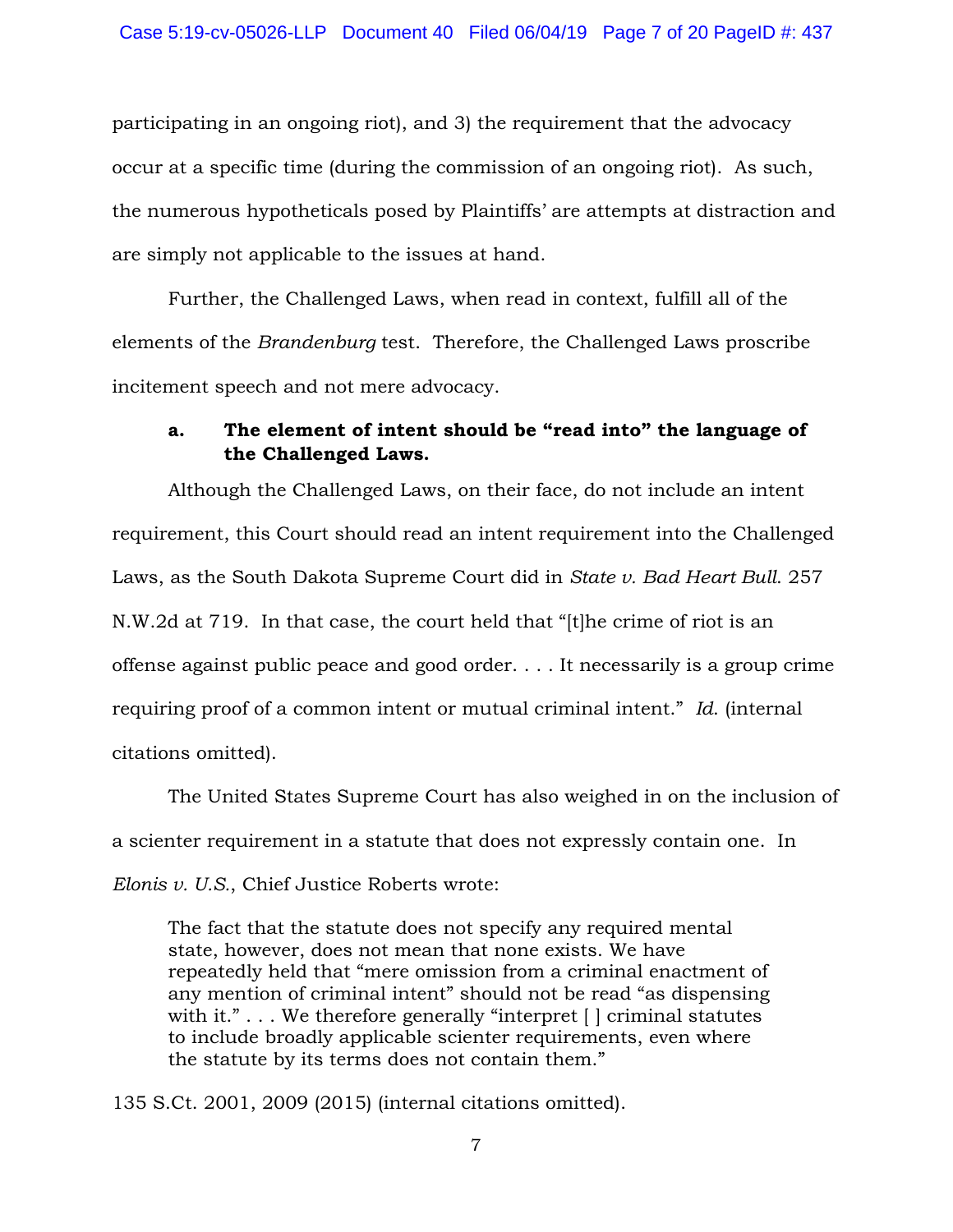Pertinently, the South Dakota Supreme Court has established a test for when it will undertake to read a scienter requirement into a statute. *Planned Parenthood, Sioux Falls Clinic v. Miller*, 63 F.3d 1452, 1464 (8th Cir. 1995) (citing *State v. Barr*, 237 N.W.2d 888, 891-93 (S.D. 1976), *State v. Stone*, 467 N.W.2d 905, 906 (S.D. 1991)). "Whether criminal intent or guilty knowledge is an essential element of a statutory offense is to be determined by the language of the act in connection with its manifest purpose and design." *Miller*, 63 F.3d at 1464 (citing *State v. Nagel*, 279 N.W.2d 911, 915 (S.D. 1979)). With that concept in mind, the test considers:

what courts in other jurisdictions have done with similar statutes, particularly where there is a need to maintain uniformity; it then determines whether lesser crimes include a scienter element, making the lack of scienter in the greater crime anomalous; and finally it looks at whether the State contends that there is a scienter element in the statute.

*Miller*, 63 F.3d at 1464 (citing *Barr*, 237 N.W.2d at 891-93, *Stone*, 467 N.W.2d at 906).

The first step in the analysis reviews what courts in other jurisdictions have done with similar statutes. Other courts have read intent into statutes regarding incitement to riot. In *People v. Upshaw*, a New York court analyzed Penal Law § 240.08, which provided that a person is guilty of inciting a riot "when he urges ten or more persons to engage in tumultuous and violent conduct of a kind likely to create public alarm." 190 Misc. 2d 704, 706, 741 N.Y.S.2d 664 (2002). The court went on to find that "[a]lthough Penal Law § 240.08 does not expressly provide for the element of intent, courts have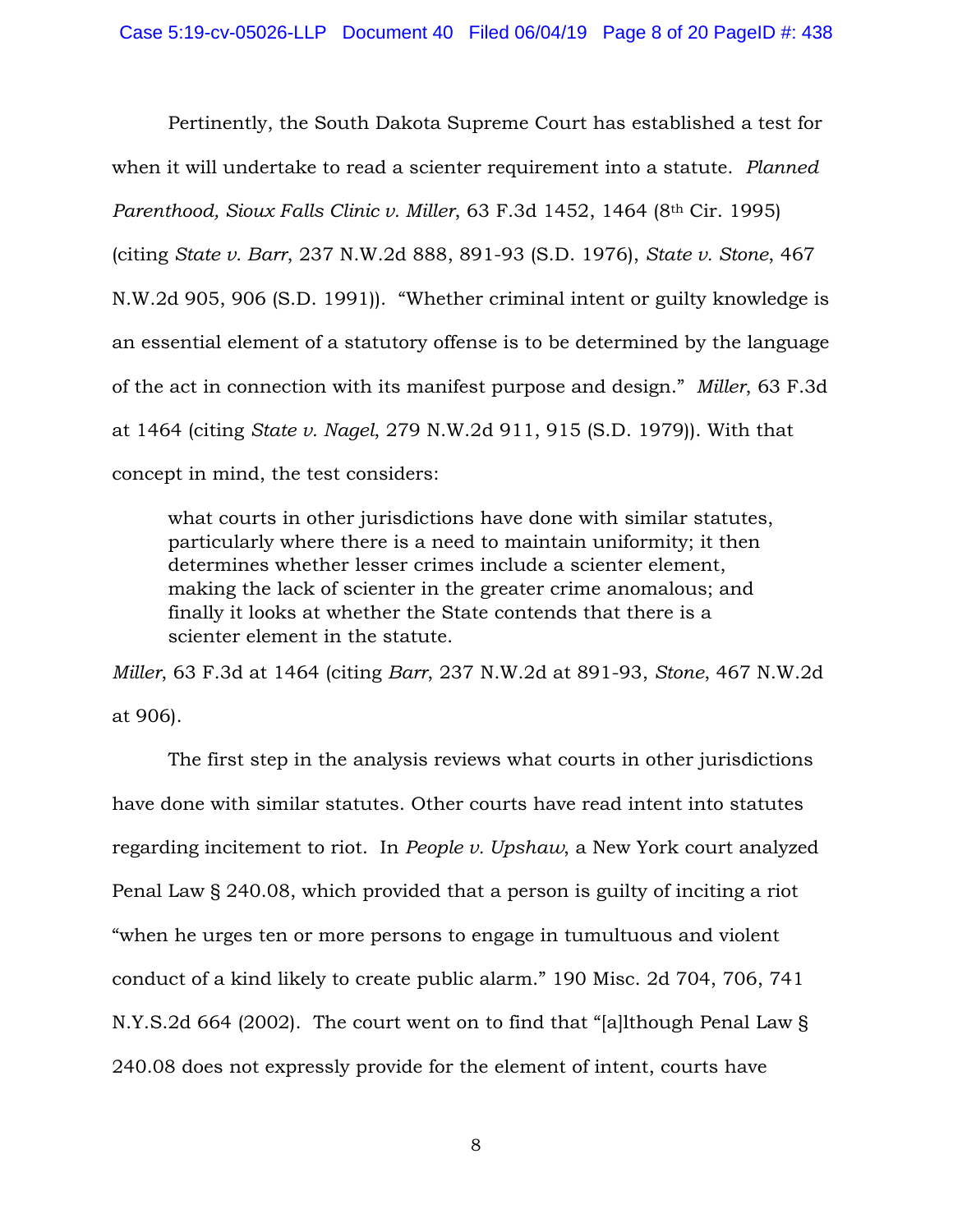recognized that in order to pass constitutional muster the incitement statute necessarily includes the 'elements of 'intent' and 'clear and present danger' before one's freedom of speech may be abridged under the First Amendment." *Id*. (citing *People v. Tolia*, 214 A.D.2d 57, 63-64 (1st Dept 1995) (citing *Brandenburg*, 395 U.S. at 447-448 (1969)); *People v. Winston*, 64 Misc. 2d 150, 156 (Monroe County Ct. 1970)).

More recently, a Colorado court made a similar finding in *People v. Mullins*, 209 P.3d 1147, 1150 (2008). In *Mullins*, the court analyzed § 18-9- 102(1)(a), C.R.S.2008, which provides that a person is guilty of inciting a riot "if he or she '[i]ncites or urges a group of five or more persons to engage in a current or impending riot." *Id.* In construing this statute, the court also looked at the offense of engaging in a riot, § 18-9-104(1), C.R.S.2008, which states: "A person commits an offense if he or she engages in a riot." *Id.* The court concluded that "[t]he mental state 'knowingly' is implied in the statute and required for the offense of engaging in a riot. . . . Logically, the same, or even higher, mental state (i.e. intentionally) would apply to the offense of inciting others to engage in a riot." *Id*. (internal citations omitted).

The second step of the analysis considers whether lesser crimes include a scienter element, making the lack of scienter in the greater crime anomalous. The challenged criminal statutes are SDCL §§ 22-10-6 and 22-10-6.1.

SDCL § 22-10-6 is categorized as a class 2 felony, while SDCL § 22-10- 6.1 is categorized as a class 5 felony. In relation, the crime of riot (SDCL § 22- 10-1) is a class 4 felony and aggravated riot (SDCL § 22-10-5) is a class 3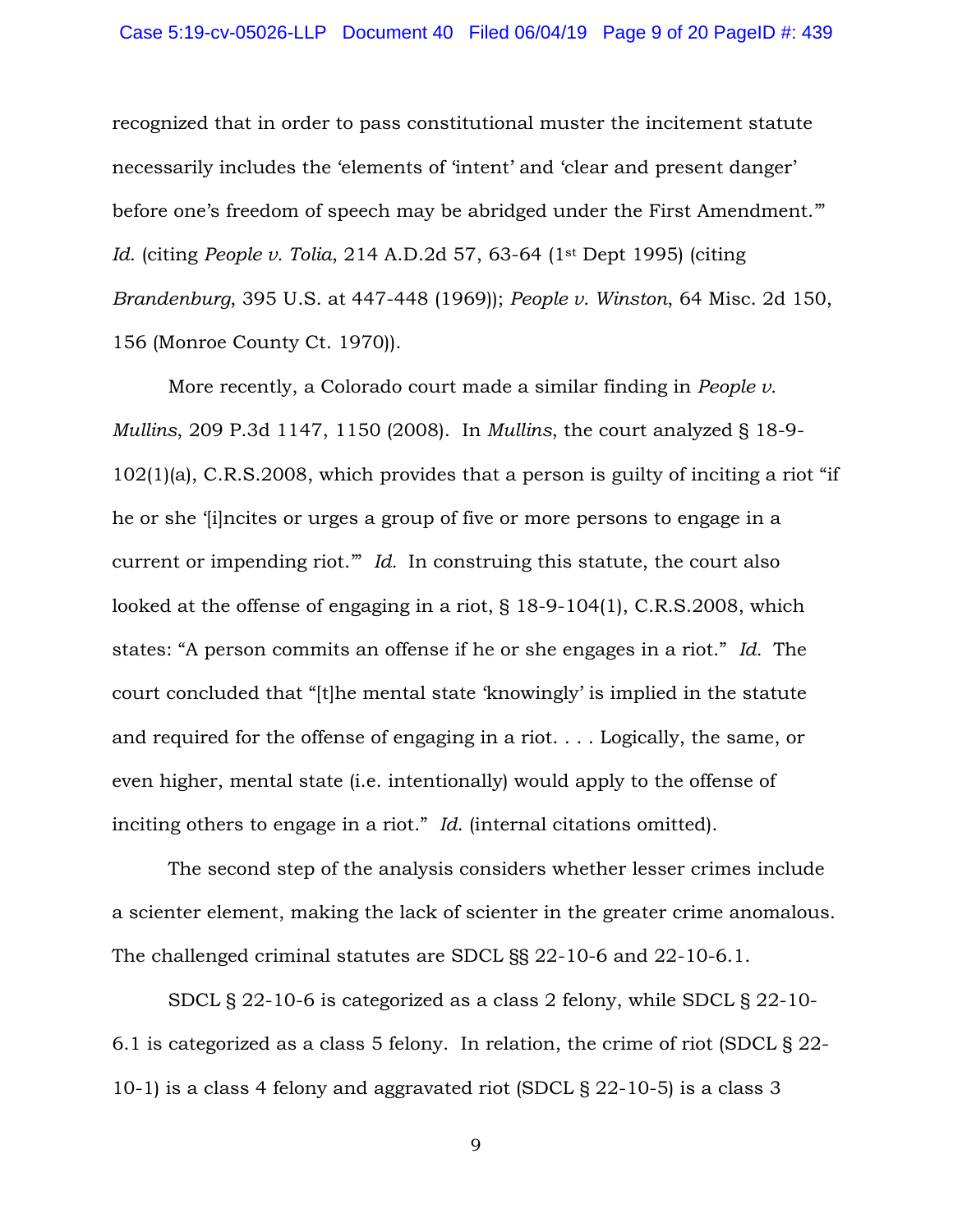felony. None of these statutes contain an intent element on their face, but, as previously cited, the South Dakota Supreme Court read intent into the crime of riot (SDCL § 22-10-1) in *Bad Heart Bull*. *See* 257 N.W.2d at 719 ("The crime of riot is an offense against public peace and good order. . . . It necessarily is a group crime requiring proof of a common intent or mutual criminal intent.")

However, within the South Dakota criminal code, the lesser crimes of unlawful assembly (SDCL § 22-10-9; class 1 misdemeanor) and refusal to disperse or refrain from riot or unlawful assembly (SDCL § 22-10-11; class 1 misdemeanor) both contain language discussing an intent element.[3](#page-9-0)

As there are at least two lesser crimes related to riot and incitement of riot that require an intent element, "it would be anomalous to hold that the

### <span id="page-9-0"></span>l <sup>3</sup> SDCL § 22-10-9 states:

Any person who assembles with two or more persons for the purpose of engaging in conduct constituting riot or aggravated riot or who, being present at an assembly that either has or develops such a purpose, remains there, *with intent* to advance that purpose, is guilty of unlawful assembly. Unlawful assembly is a Class 1 misdemeanor.

(emphasis added).

# SDCL § 22-10-11 states:

Any person who, during a riot or unlawful assembly, *intentionally* disobeys a reasonable public safety order to move, disperse, or refrain from specified activities in the immediate vicinity of the riot, is guilty of a Class 1 misdemeanor. A public safety order is any order, the purpose of which is to prevent or control disorder or promote the safety of persons or property, issued by a law enforcement officer or a member of the fire or military forces concerned with the riot or unlawful assembly.

# (emphasis added).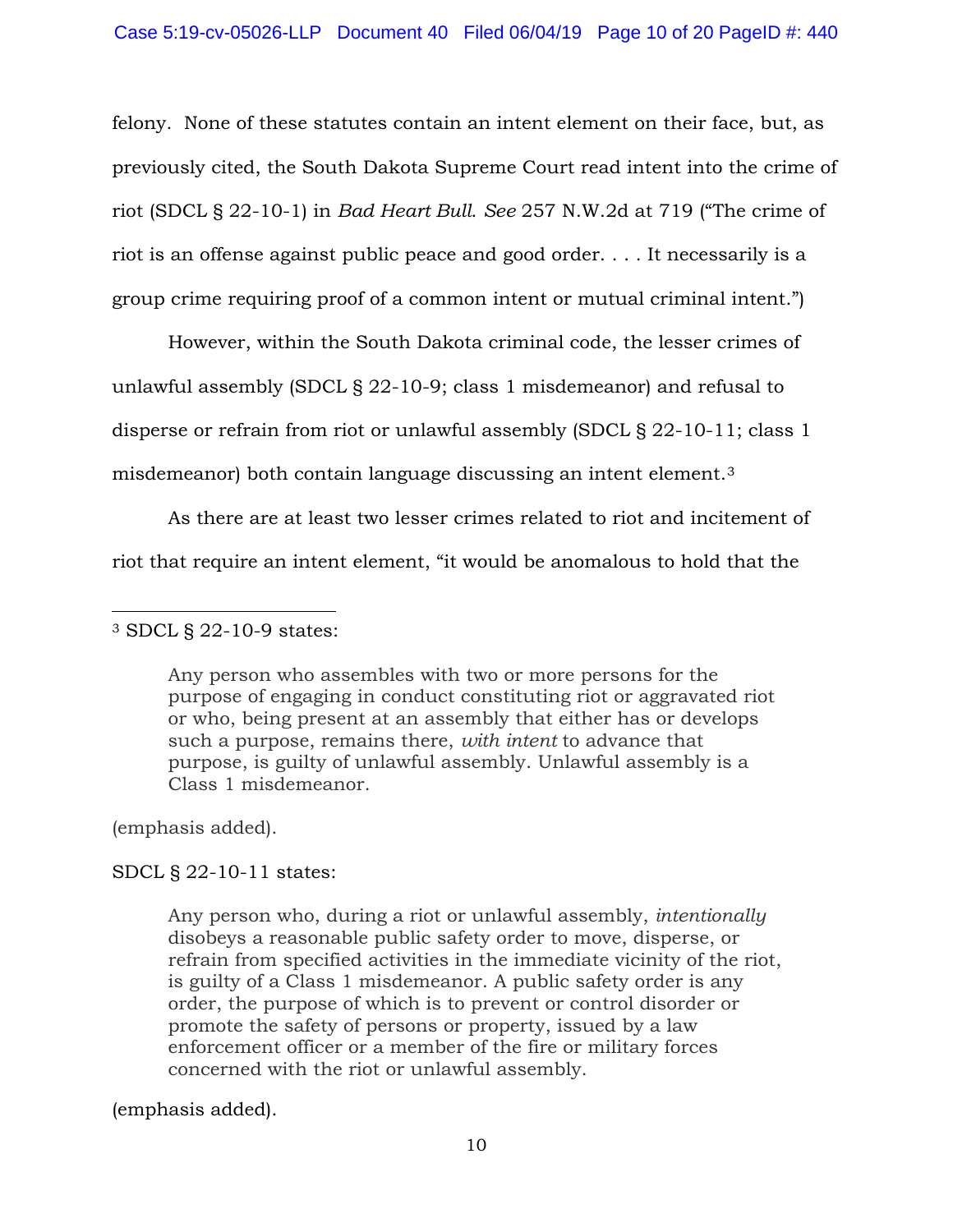legislature intended to require a lesser burden of proof on the part of the state in those offenses carrying the more serious maximum possible penalty than in [the lesser crimes]." *Barr*, 237 N.W.2d at 891.

Finally, the analysis examines whether the State contends there is a scienter element in the statute, which it does. State Defendants' posit that intent should be read into the statute. This position is logical in light of the holding of the South Dakota Supreme Court in *Bad Heart Bull* to require intent as an element of riot though not specifically enumerated in the language of SDCL § 22-10-1, and the inclusion of intent in lesser crimes related to riot, such as the misdemeanors of unlawful assembly (SDCL § 22-10-9) and refusal to disperse or refrain from riot or unlawful assembly (SDCL § 22-10-11).

A careful analysis of these three factors indicates that the South Dakota Supreme Court would read intent into the challenged criminal laws. Because the Act is a civil codification of the challenged criminal laws and in fact specifically incorporates the very definition of riot therefrom, it is likely that the South Dakota Supreme Court would further conclude that intent is inherent in the language of the Act, as well.[4](#page-10-0)

 $\overline{\phantom{a}}$ 

<span id="page-10-0"></span><sup>4</sup> Although State Defendants' posit that analysis of the test factors weighs in favor of reading intent into the statute, this aspect of construction also weighs in favor of granting State Defendants' motion for certification to the South Dakota Supreme Court. Certification to that court would negate the need for this Court to speculate what the South Dakota Supreme Court would do and allow that court to make the definitive determination.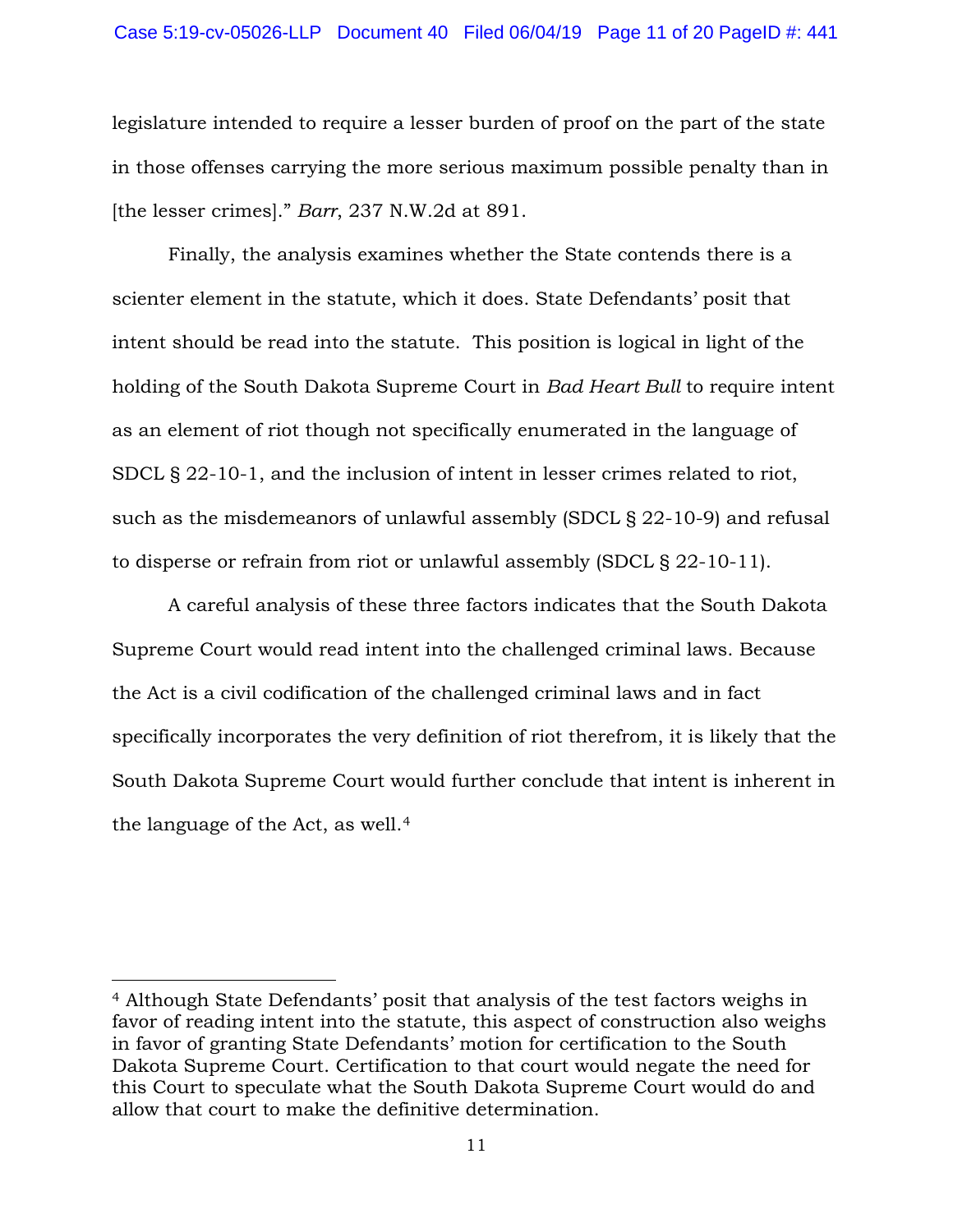### **b. An imminence requirement is included in the challenged laws.**

Contrary to Plaintiffs' argument, the language of the Challenged Laws does require imminence. The temporal proximity of the speech made to direct, advise, encourage, or solicit is, under the language of the statute, made by a participant or a non-participant in a riot to a "person participating in the riot." This is the language set out in both Section 2, subsections 1 and 2, of the Act, as well as the challenged criminal statutes. The second reference to riot in these sections is not to "any riot," it is to "the riot" which indicates that the listener is participating in the same riot used to categorize the speaker via participation or non-participation. Therefore, if speech made to direct, advise, encourage, or solicit a riot participant to force or violence occurs during *a riot* and must be made to a participant in *that riot*, it is unreasonable to reach any other conclusion than the speech regulated by the statute must have or be able to have an imminent impact. This is further supported by the definition of riot, itself a part of the Act via the incorporation of the criminal definition in Section 1, which requires that the use of force or violence or threat to use force or violence be accompanied by "immediate power of execution." SDCL § 22-10-1; SB 189, Section 1(4).

Neither is underinclusion an issue under the Challenged Laws. Speech made prior to a riot could be considered incitement speech on other grounds or be covered by other criminal statutes within the South Dakota Codified Laws on riot or unlawful assembly. SDCL ch. 22-10. Under the holding of *Bad Heart Bull*, for example, one who incites a riot could be held liable as a principal and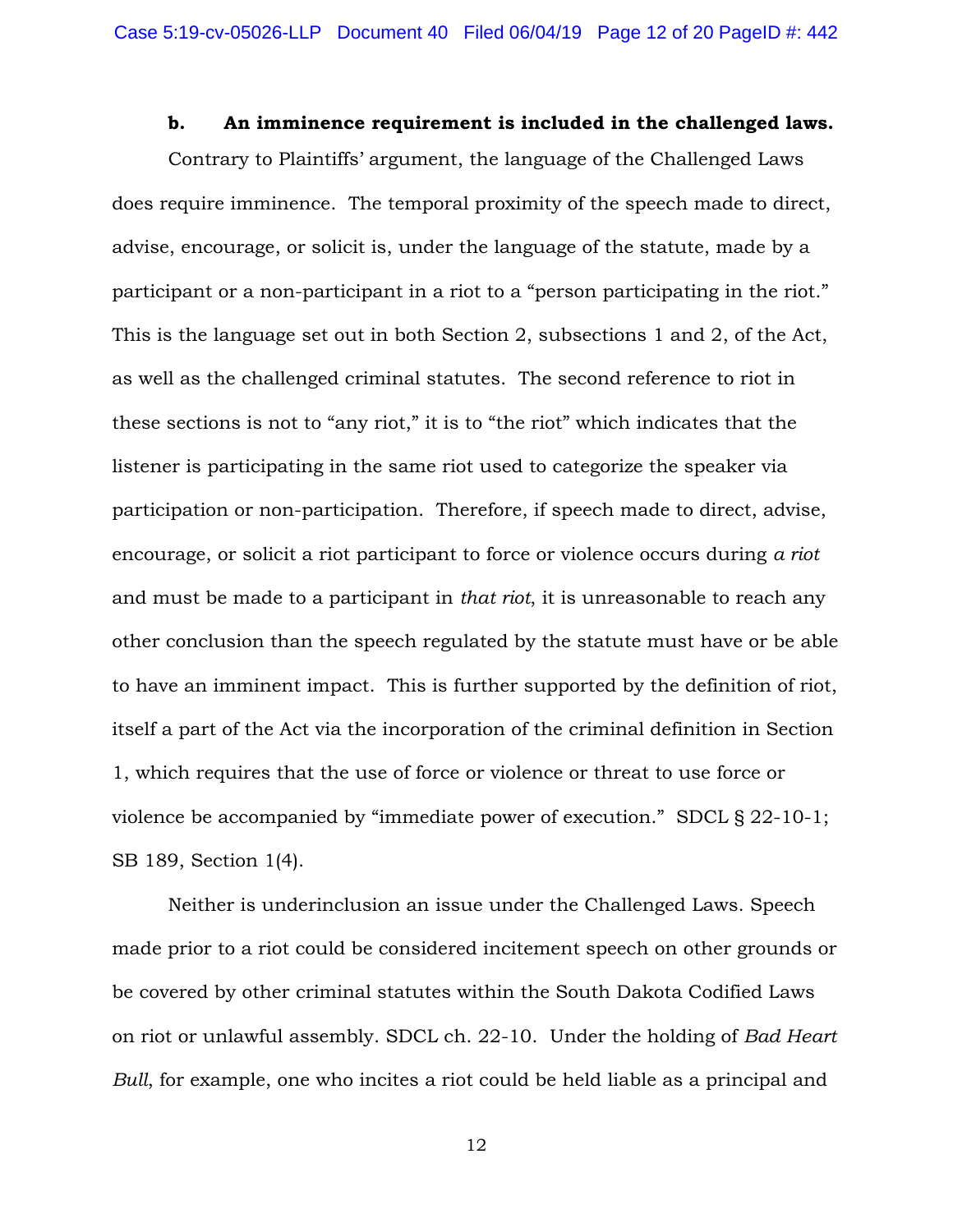thus fall under under SDCL § 22-10-1. *See Bad Heart Bull*, 257 N.W.2d at 719 (additional citations omitted) ("Mere presence alone does not make one a rioter but *any person who encourages, incites, promotes, or actively participates in a riot is guilty as a principal*.") (emphasis added).

Instead, the challenged criminal laws regard the use of force or violence in an ongoing riot at the direction of others. Plaintiffs consistently disregard the existing language of the statute that specifically denotes that the speech be made to persons "participating in a riot" and would have this Court read that portion of the statute instead as "persons who may cause or participate in a potential or future riot."

# **c. Likely causation of lawlessness is included in the challenged laws.**

When this Court follows the applicable canons of construction and examines the language of the Challenged Laws as a whole and with other enactments on the subject, several portions of the statutes support the conclusion that the Challenged Laws include likely causation of lawlessness. The statute requires that speech occur and be heard during the same time period—an ongoing riot. A reasonable person, reading the actual language set forth in the statute, would understand that the force or violence required by the statute be the outcome of that interaction, as the statute requires that a person direct, advise, encourage, or solicit a riot participant *to acts of force or violence.* The definition of riot, codified in SDCL § 22-10-1 and merged into the Act in Section 1(4), supports this reading of the Challenged Laws, because a riot is any use of force or violence or threat to use force or violence, *if*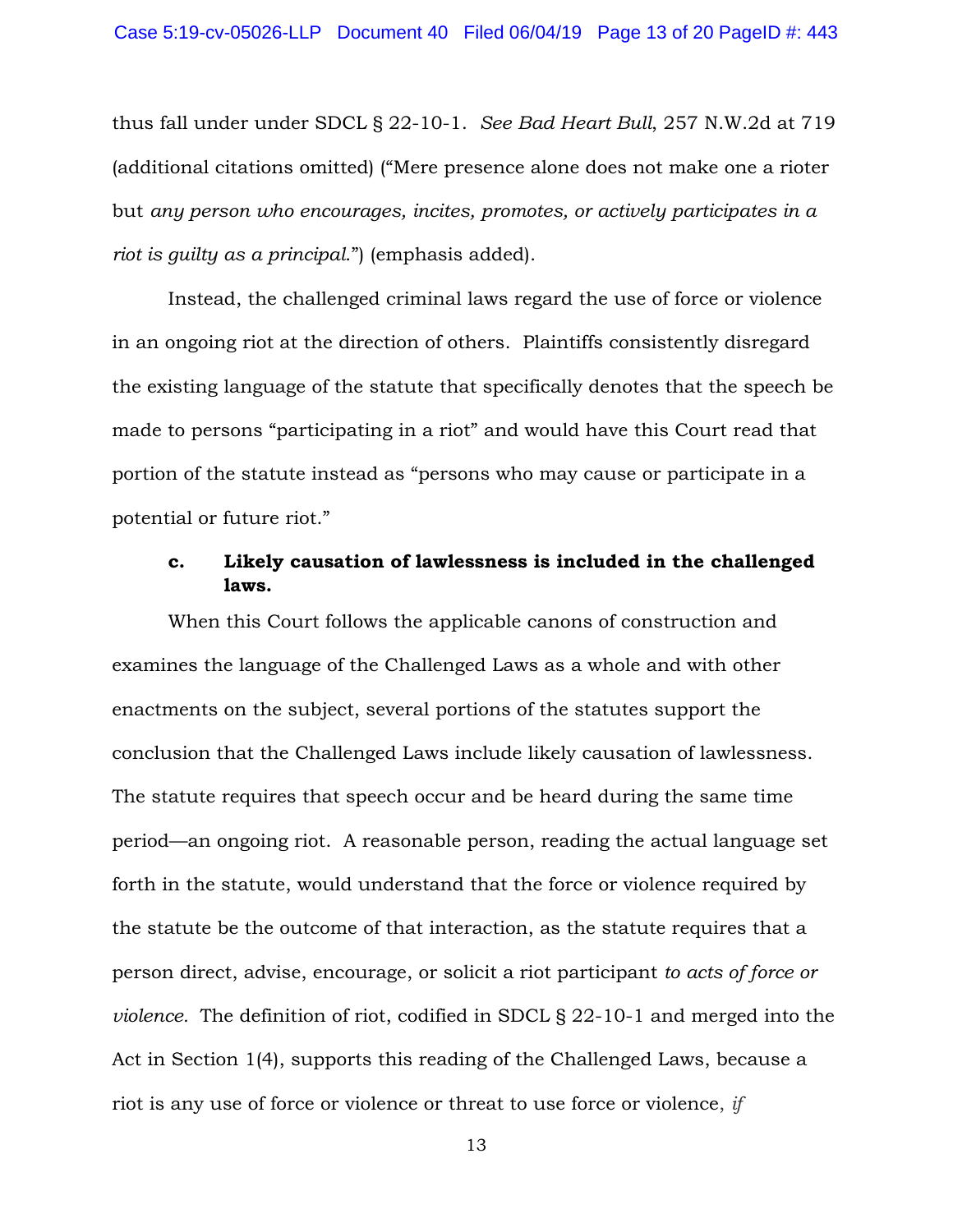*accompanied by immediate power of execution*, by three or more persons, acting together and without authority of law. SDCL § 22-10-1 (emphasis added).

This reading of the Challenged Laws is bolstered by the fact that there is no offense of attempted riot or attempted aggravated riot in South Dakota. SDCL § 22-10-5.1. Therefore, an occurrence of lawlessness is a prerequisite for prosecution under the challenged criminal laws, and for potential civil liability under Section 2 of the Act.

Thus, the existence of the ongoing riot, combined with the requirement of immediate power of execution of force or violence by those participating, can be reasonably construed as the likely causation of lawlessness. Ultimately, "the gravamen of the crime of riot in South Dakota is *violence or immediate threat thereof*. As such, it relates to and prohibits certain conduct rather than forms of expression." *Bad Heart Bull*, 257 N.W.2d at 722 (emphasis added).

### **II. The Challenged Laws are Not Overbroad or Vague.**

"According to our First Amendment overbreadth doctrine, a statute is facially invalid if it prohibits a substantial amount of *protected speech*. The doctrine seeks to strike a balance between competing social costs." *United States v. Williams*, 553 U.S. 285, 292–93, 128 S.Ct. 1830, 1838 (2008) (quoting *Virginia v. Hicks,* 539 U.S. 113, 119–120, 123 S.Ct. 2191, 156 L.Ed.2d 148 (2003) (emphasis added)).

As the Challenged Laws are limited to regulation of unprotected speech, a conclusion supported through statutory construction and application of the *Brandenburg* test, no protected speech is implicated in the case at hand. This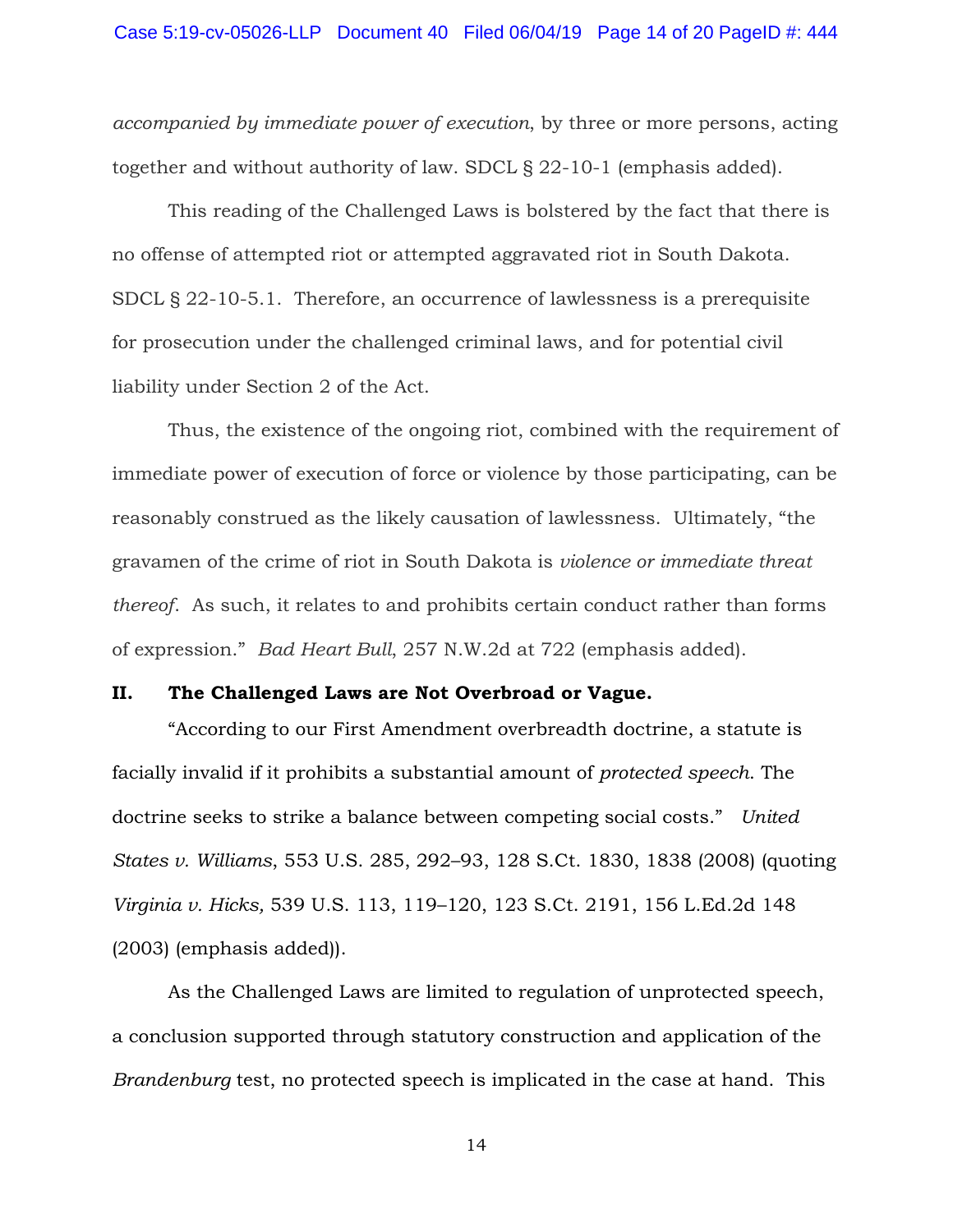is further evident through State Defendants' showing that the Challenged Laws are narrowly tailored to the area of incitement, or the specific advocacy of force or violence. The Challenged Laws reach no further than necessary to protect the public from an ongoing riot being aggravated or worsened by incitement speech.

As briefed at length in State Defendants' Memorandum in Response to Plaintiffs' Motion for a Preliminary Injunction and discussed above, the plain language of the Challenged Laws lends itself to understanding by reasonable, ordinary people. They do not deprive those impacted from the knowledge of what or whom it regulates and thus cannot be considered vague. *See United States v. Demars*, No. 5:15-MJ-00130-DW, 2016 WL 4148249, at \*2 (D.S.D. Aug. 3, 2016) (quoting *Planned Parenthood Minnesota, North Dakota, South Dakota v. Daugaard*, 799 F.Supp.2d 1048, 1067 (D.S.D. 2011) ("A statute will be held unconstitutionally vague if the 'forbidden conduct is so poorly defined that persons of common intelligence must necessarily guess at its meaning and differ as to its application.'")

### **III. The Challenged Laws Do Not Contain Defects that Need to Be Cured.**

# **a. Section 4 of the Act constitutes an additional penalty for acts prohibited under Section 2.**

Section 4's "solicitation or compensation" provision must be read in conjunction with the rest of the Act. Section 2 informs Section 4 because it ties the conduct of a defendant together. In order to be subject to Section 4, a person must already be a defendant under Section 2. Violations of Section 2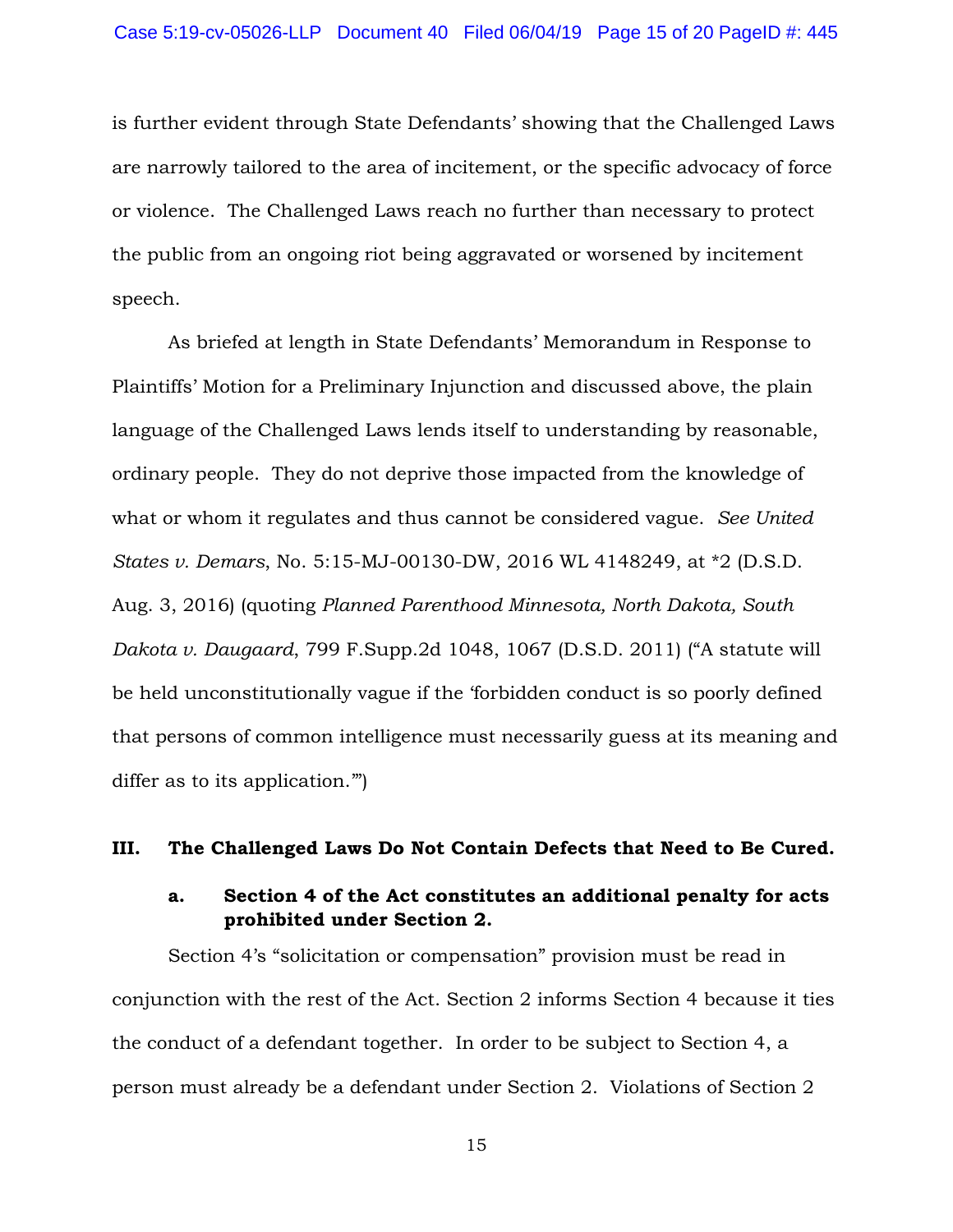require, at their core, intentional incitement to violence. Similar to the Supreme Court's holding in *Bad Heart Bull* that the state is only obligated to prove the common or mutual intent of the group to commit an unlawful act by force or violence or the threat thereof, an intention to violate Section 2 is sufficient to sustain liability under Section 4. *See Bad Heart Bull*, 257 N.W.2d at 719 ("[The crime of riot] necessarily is a group crime requiring proof of a common or mutual criminal intent."). This is because Section 4 is merely an additional penalty for the conduct incited under Section 2. A defendant has already formed the requisite intent to violate the law and incite violence and is liable for his or her actions thereafter. This is merely an additional penalty for incitement of the original unlawful act committed in Section 2.

# **b. The Challenged Laws do not encroach on the right to associate.**

Nothing in the Challenged Laws prohibits or criminalizes membership or participation in, or the promotion or support of, organizations that seek to protest in the manner Plaintiffs describe as their ultimate objective. Rather, the Challenged Laws do not permit individuals or organizations to intentionally direct or solicit any riot participant (whether that participant is a member of an organization or not) to force or violence. In other words, the Challenged Laws forbid persons or organizations from engaging in unlawful conduct in the form of incitement speech. As such incitement does not fall under the protections of the First Amendment, the right to associate is not infringed. *See Holder v. Humanitarian Law Project*, 561 U.S. 1, 40 (2010) (emphasizing the Ninth Circuit's correct holding that the right to associate was not infringed because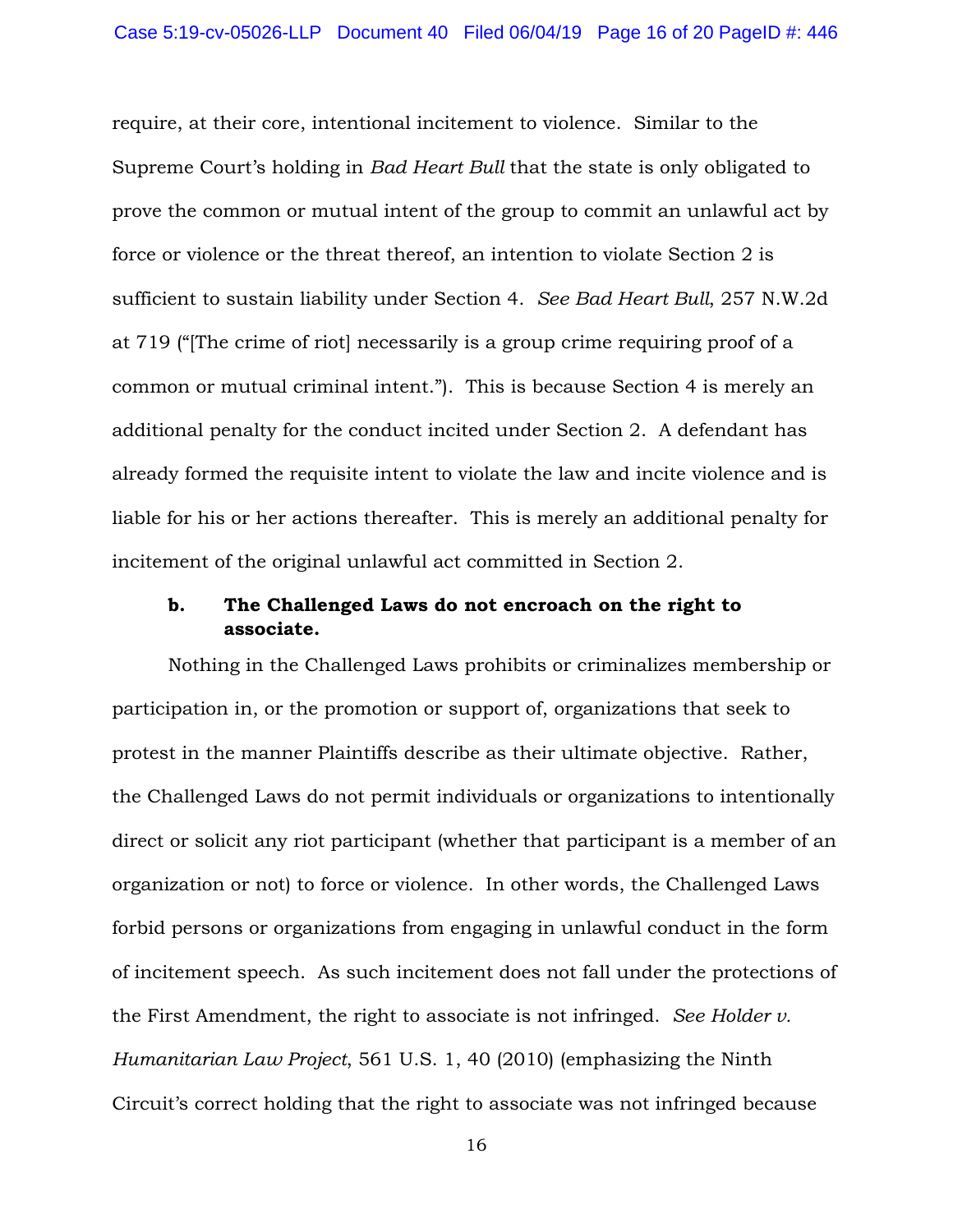the statute at issue did not penalize mere association with an organization in the form of membership or promotion of a group's political goals, but rather penalized actions which constituted furtherance of the group's illegal terrorist activities.)

# **IV. In the Alternative, State Defendants' Motion for Certification to the South Dakota Supreme Court Should Be Granted.**

# **a. Interpretation of the challenged laws would provide dispositive answers to the primary legal questions posed by Plaintiffs.**

As argued above and in State Defendants' Memorandum in Support of their Motion for Certification to the South Dakota Supreme Court and Memorandum in Support of Their Motion for Judgment on the Pleadings and in Opposition to Plaintiffs' Motion for a Preliminary Injunction, Dkt. #28 and 29, every issue facing this court is impacted by a threshold question, which is whether or not the challenged laws proscribed incitement speech unprotected by the First Amendment? That is a core question that, once answered by the South Dakota Supreme Court, would assist this court in swiftly and judiciously disposing of all the claims at issue.

# **b. Interpretation of the challenged laws poses questions in a novel or uncertain area of law.**

While the South Dakota Supreme Court has issued certain judicial rulings related to the crime of riot, those rulings are not specific to §§ 22-10-6 and 22-10-6.1. Nor are there judicial rulings directly on point regarding SB 189, as that law is new, original to South Dakota, and not based on existing laws or concepts found in other states. Thus, the issues presented to this Court are novel and untested.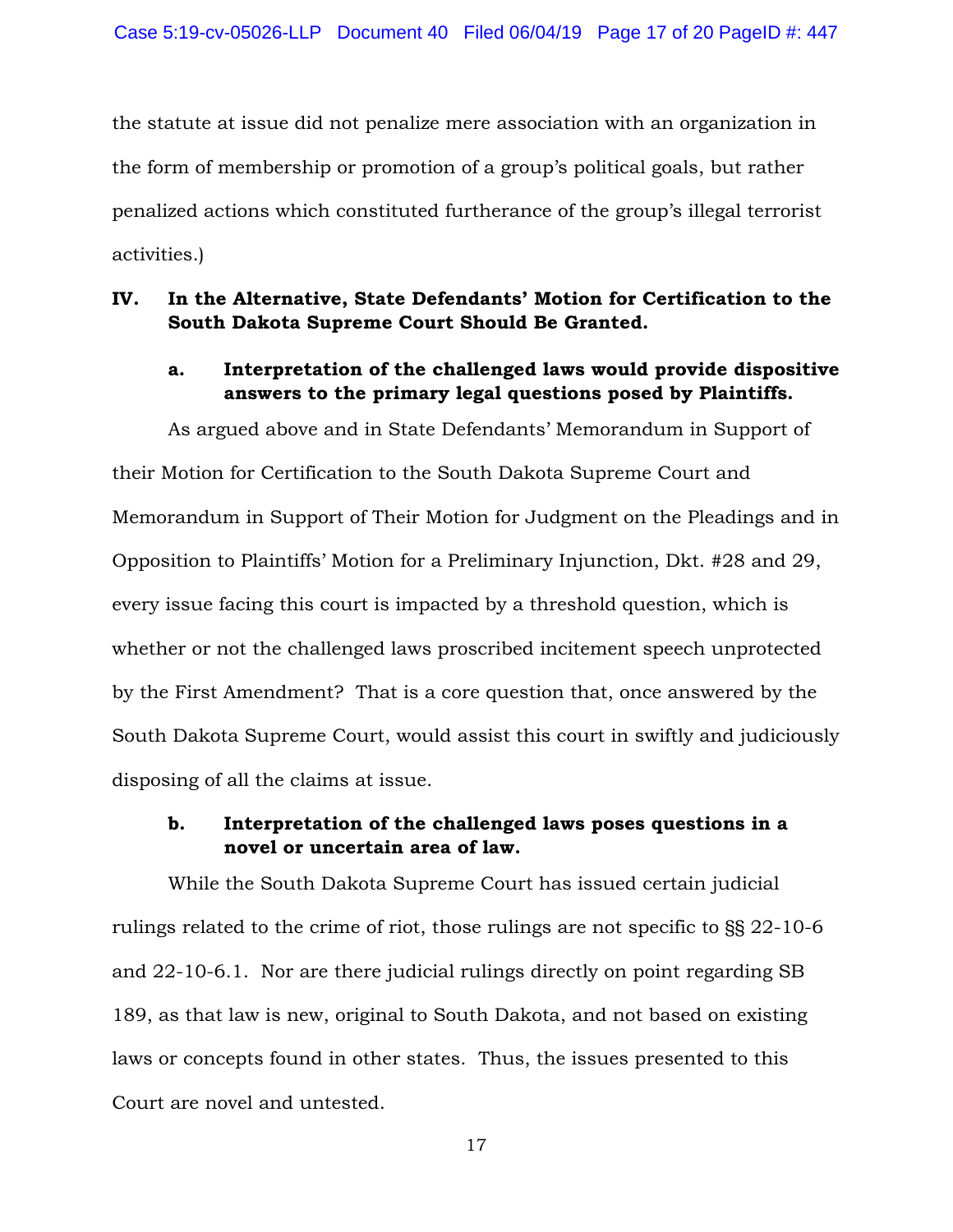Though prior rulings of the South Dakota Supreme Court, addressed above, are useful guidance to this Court in interpreting the Challenged Laws, it is in the best interest of judicial economy and to maintain judicial consistency to certify this question to the South Dakota Supreme Court and allow that court to ensure that the state laws at issue are construed in harmony and consistency with that court's prior rulings. This preserves and respects the place of state courts in the federal system. *See Harrison v. Nat'l Ass'n for the Advancement of Colored People*, 360 U.S. 167, 176 (1959) (internal citations omitted) ("To minimize the possibility of such interference[,] a 'scrupulous regard for the rightful independence of state governments should at all times actuate the federal courts,' as their 'contribution in furthering the harmonious relation between state and federal authority.")

# **c. The challenged laws are susceptible to a constitutional interpretation.**

As argued above and in State Defendants' Memorandum in Support of Their Motion for Judgment on the Pleadings and in Opposition to Plaintiffs' Motion for a Preliminary Injunction, Dkt. #28 at 2-29, several legal principles and authorities, in addition to the plain language of the statutes, support the interpretation that the Challenged Laws regulate unprotected incitement speech. Such regulation passes constitutional muster in light of the public interest served by protecting the public and public property from injury and damage.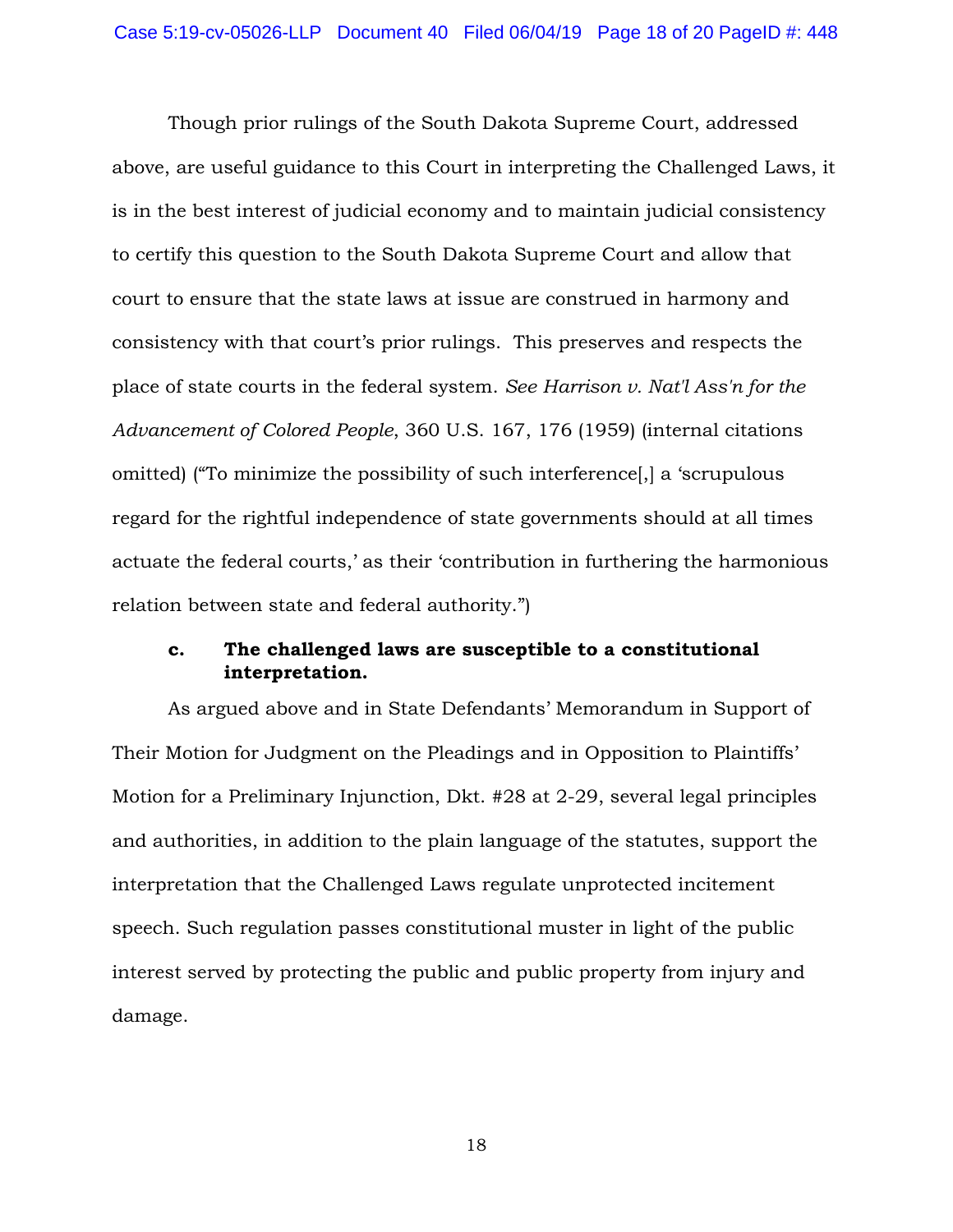# **d. Plaintiffs will not be prejudiced by granting the motion for certification.**

Plaintiffs do not assert any specific or concrete prejudice other than a general statement that First Amendment rights will be curtailed by the delay certification to the South Dakota Supreme Court would pose. While delay can be an appropriate argument, it must also be persuasive. *See Nissan Motor Corp. in U.S.A. v. Harding*, 739 F.2d 1005, 1011 (5th Cir. 1984) ("Nissan's claim of undue delay is an appropriate claim, but not a persuasive one."). Plaintiffs did not offer evidence that certification to the state court would be "unusually protracted, and has made no showing of any harm resulting from the alleged delay that is the equivalent to the chilling of First Amendment rights." *Id*. Rather, Plaintiffs have not specified any instances, events, or plans that have not taken place or will not take place because of the Challenged Laws. Nor can they, as political opposition and protests are not regulated under the Challenged Laws. These failings work against a conclusion that any alleged delay constitutes prejudice to Plaintiffs. *Id*.

As previously and extensively argued, State Defendants can and have shown that the Challenged Laws fall within the bounds of regulation excepted from the First Amendment. Prejudice to Plaintiffs is tenuous at best.

#### **CONCLUSION**

Based on the foregoing arguments, State Defendants' Motion for Judgment on the Pleadings or, in the Alternative, Motion for Certification to the South Dakota Supreme Court should be granted. Plaintiffs' Motion for Preliminary Injunction should be denied.